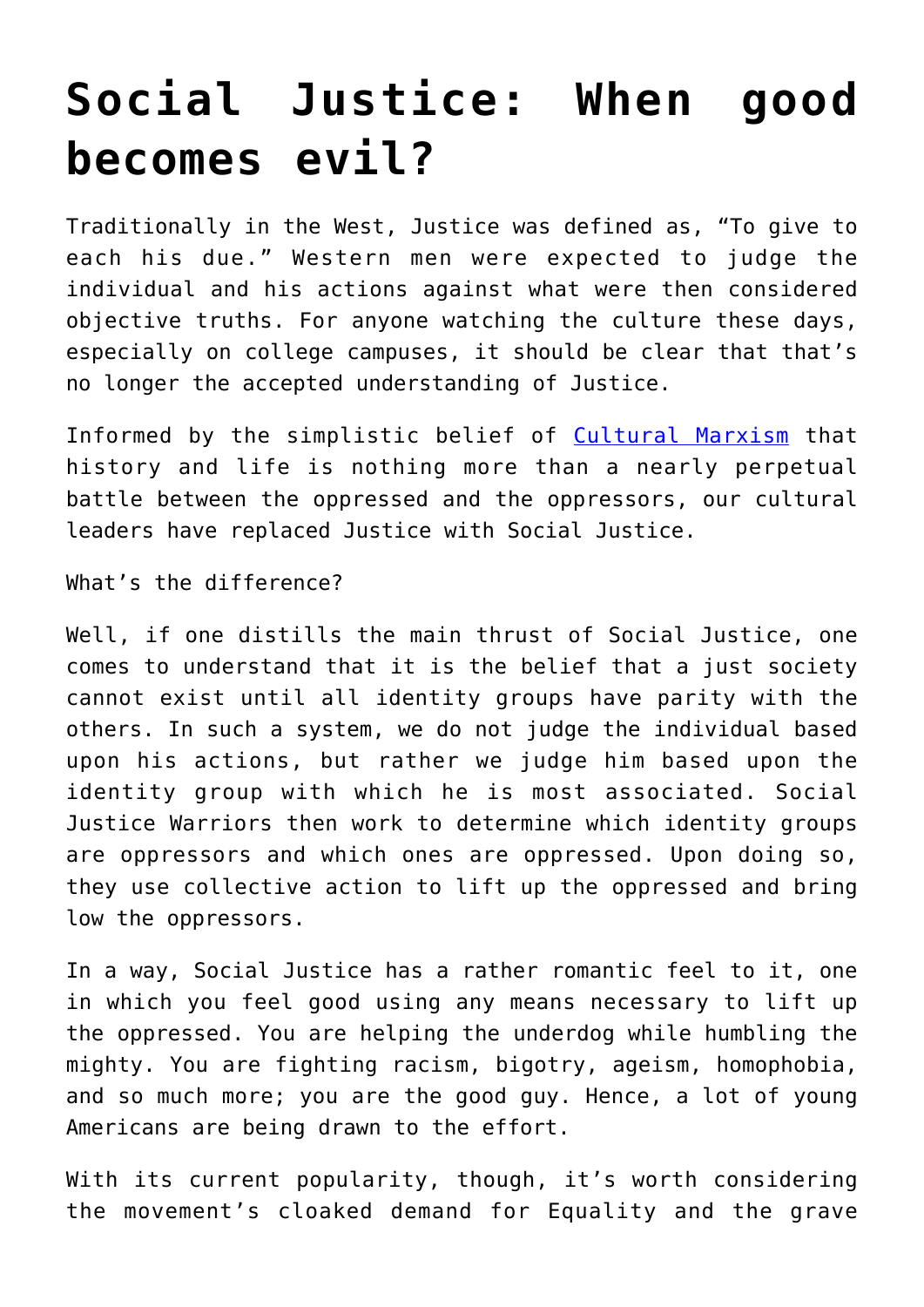dangers inherent in the application of Social Justice as presented so far.

Again, the traditional view of Justice asks of us to judge a man based on his actions. For instance, how do we determine if a man is a racist? We examine his actions towards individuals of a different race.

Is the man acting justly to those of a different race by measuring the sum of each individual? Or does he simply judge the others and act in a certain way based on assumptions about the identity group to which they belong? If the latter, then the man is being a racist. But if it is the former, then he is traditionally not guilty of racism.

It should be noted, too, that racism and bigotry are unjust in the traditional sense of Justice because they judge the individual by association rather than by the individual's actions. Pushing back against racism or bigotry, therefore, is often a good thing.

But in the effort to right these wrongs, the Social Justice warriors often commit the very evil they are attempting to erase. Indeed, they have even gone so far as to change the definition of racism from something an individual commits, to something that identity groups establish, seemingly in an effort to mask the hypocrisy.

For instance, Social Justice Warriors might determine that one identity group created a government and that it is therefore guilty of establishing a system that gives the group power over other identity groups. Thus, the identity group that created the system is guilty of instituting racist, bigoted, homophobic, or ageist policies through the power structure of the system. The powerful identity group is therefore evil because Social Justice Warriors believe it can and likely does oppress other identity groups. Put simply, an identity group is evil if it has created inequality that benefits itself.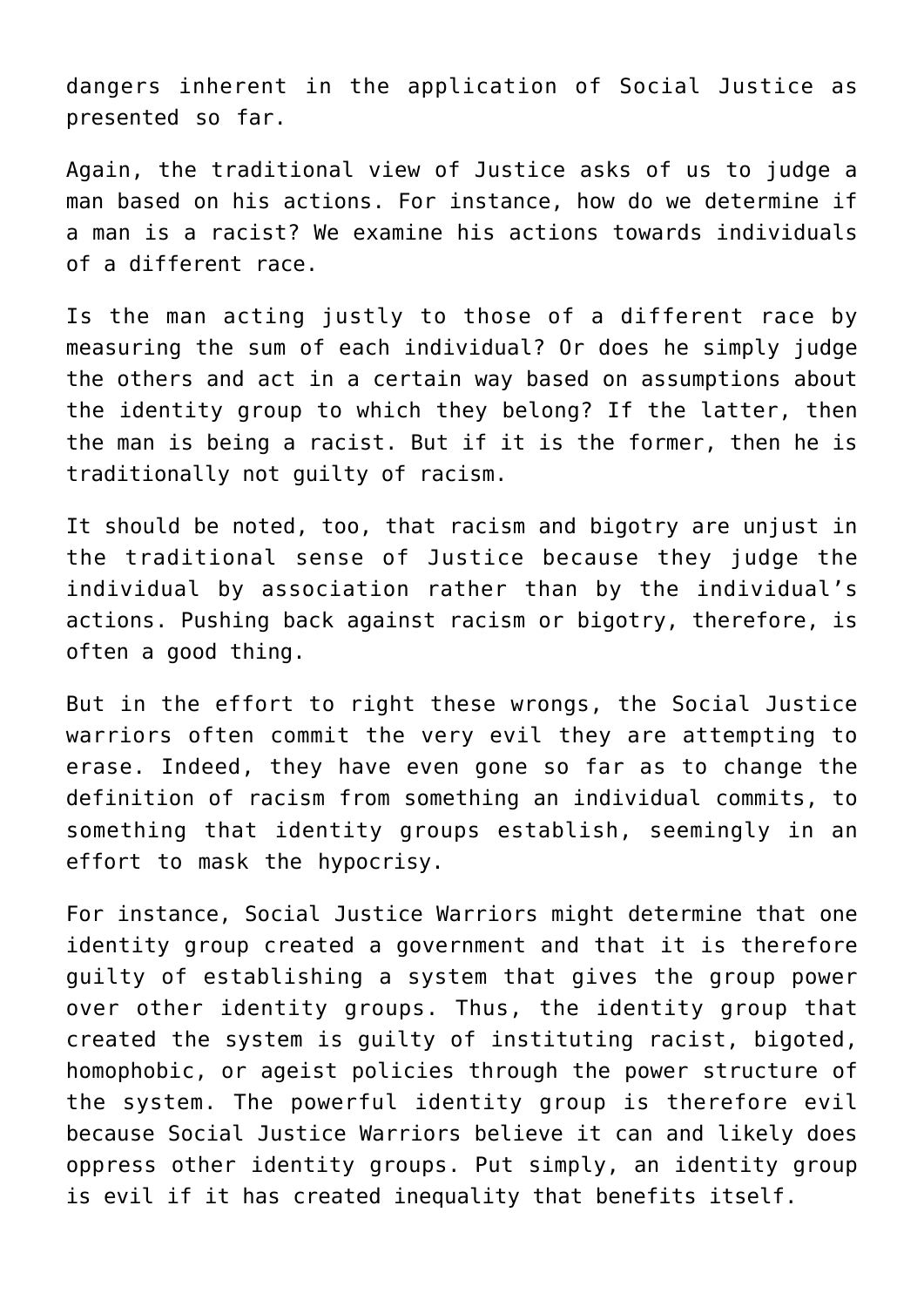As a result, what we see happening with colleges, government bureaucracies, and even human resources departments is that individuals are treated either well or poorly depending upon the identity group with which the individual is most associated.

For instance, the White, heterosexual male is no longer judged based on his individual actions, but rather by what is assumed to be his identity group's institution of systemic racism and homophobia when White, heterosexual males established both the federal and local governments in America several centuries ago. Because the individual is a white male, it is assumed that he is still benefiting from privilege created by his identity group many centuries ago, whether he realizes it or not. Therefore, because his identity group is racist, he is racist.

In doing so, the Social Justice Warriors who are seeking a good, such as ending racism, lost their way and actually commit evil themselves. Virtue often becomes vice, good often becomes evil.

G.K. Chesterton, the early-20<sup>th</sup> century author, was concerned by such developments. In *Orthodoxy,* he argued that once virtues become unmoored from the holistic metaphysics that originally developed them, individuals and groups often run wild with them, so focused on one virtue that they actually spread vice.

*The modern world is not evil; in some ways the modern world is far too good. It is full of wild and wasted virtues. When a religious scheme is shattered (as Christianity was shattered at the Reformation), it is not merely the vices that are let loose. The vices are, indeed, let loose, and they wander and do damage. But the virtues are let loose also; and the virtues wander more wildly, and the virtues do more terrible damage. The modern world is full of the old Christian virtues gone mad. The virtues have gone mad because*